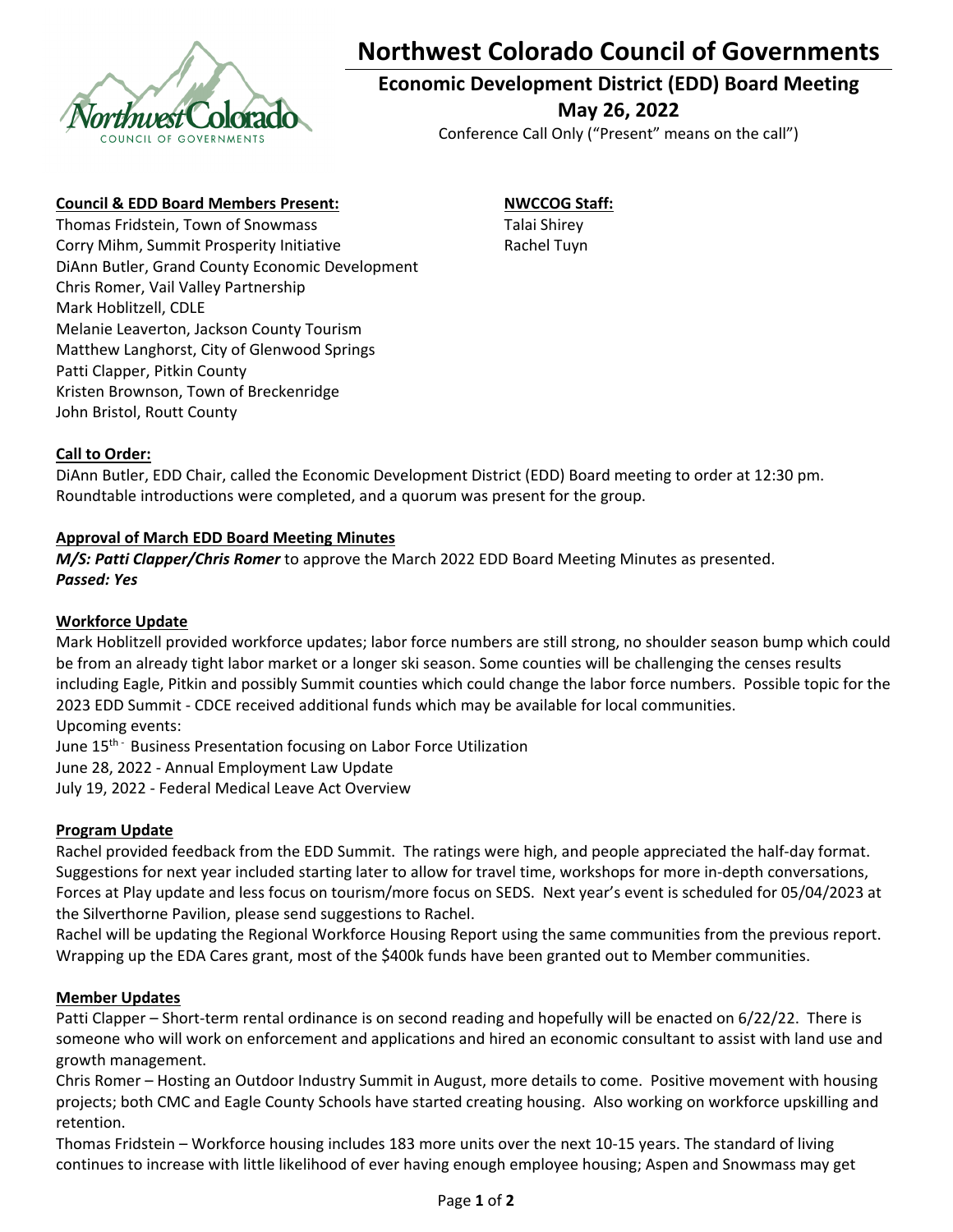starved out of employees. Snowmass is interested in the growth management conversation. Short‐term housing policy conversation includes investors buying up property in neighborhoods for short‐term purposes eliminating the neighborhood feel.

Kristin Brownson – Town of Breckenridge workforce programs are available at https://www.townofbreckhousing.com/ There is a lot of building in the airport parking lot as well as developments north of town. Despite partnerships with Vail Resorts, there never seems to be enough employee housing. Short-term rental restrictions per district and moratorium on number of licenses are being discussed.

John Bristol – Routt County Development project focusing on business retention and identifying the issues businesses are struggling with. Targeting Routt counties 22 outdoor recreation retail companies, including Big Agnus, to keep companies in Routt County and help expand. Diversification is another focus.

Melanie Leaverton – Hosted 40 BLM people at sand dunes area, BLM is working on upgrades to the sand dune area including a helipad. Rodeo and Healthcare conference are upcoming events. Bitcoin mining in Northpark starting up at old mining areas for methane capturing.

Cory Mihm – Reviewing draft of DOLA Roadmap Recovery; June 8 will be the presentation from consultant and stakeholder feedback. Preparing for Mountain Town 2030 in September which will include the entire mountain region. DiAnn Butler –Received \$400k EDA grant from travel/tourism board. The grant will be used for dispersing trail system usage with better signage and wayfinding. Infrastructure programs and any gaps in tourism, transportation, business diversification and workforce development. Multi jurisdiction housing projects include WP, Grandby, Fraisier and all of Grand County.

A discussion was had regarding in person meetings, and it was determined to remain flexible due to disbursement of communities allowing for hybrid meetings.

#### **Adjournment:**

*M/S: Patti Clipper/Chris Romer* adjourned the EDD meeting at 1:16 pm. *Passed: Yes*

 $\frac{D$ *i Ann Butler*<br>
<u>Diann Butler (Jun 3, 2022 06:49 MDT)</u><br>  $D$ DiAnn Butler (Jun 3, 2022 06:49 MDT)

DiAnn Butler, EDD Chair